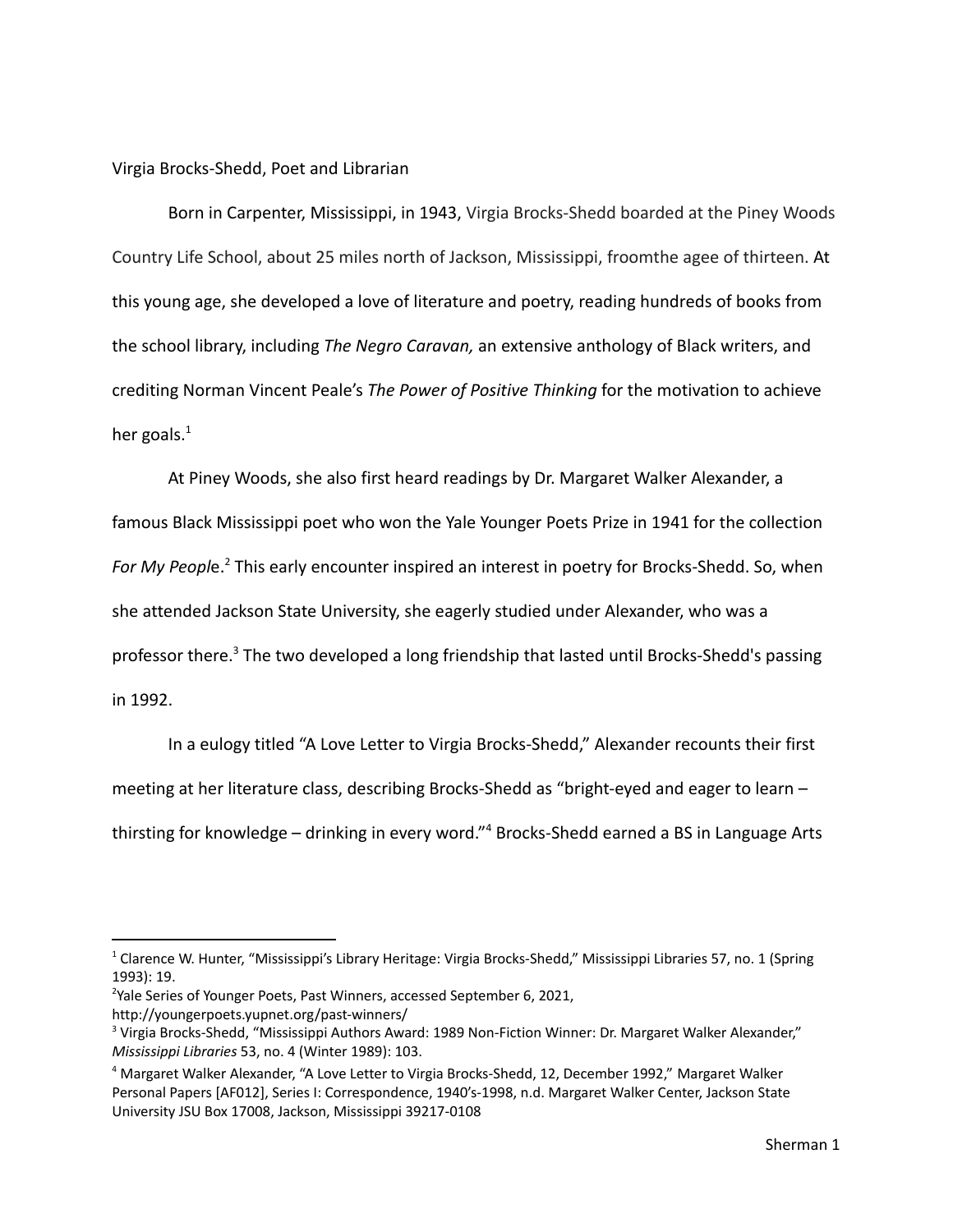at Jackson State University in 1964 and her MSLS from Atlanta University, a historically Black college, a year later.<sup>5</sup>

After library school, she returned to Jackson, Mississippi, and began work as an assistant librarian for Tougaloo College's L. Zenobia Coleman Library, spending most of her career there. As a librarian and archivist at the Coleman Library, Brocks-Shedd would create a repository of southern, especially civil rights, history, act as a mentor for students, and nurturer of life in the artistic community as a poet and performer. While at the library, she started the Tougaloo Civil Rights Collection, some of which is currently housed in the Mississippi State Archives under a 2004 agreement between the State and the College for cataloging, processing, and conservation of the material. $6$ 

The collection holds records of famous members of Mississippi civil rights history, including an archive of the Tougaloo Nine, a group of nine students from the historically black private college who staged Jackson's first sit-in at the city's public library in 1961. At the time of the agreement, the repository housed more than 700 cubic feet of material in thirty-nine different collections.<sup>7</sup>

Of the collection's holdings on Fannie Lou Hamer, Billie Jean Young, a southern actress and artist who worked with Brocks-Shedd in the Southern Women's Rural Network -- an organization dedicated to uplifting southern women in education, healthcare, and economic realities – credits the librarian and friend who collected "Hamer memorabilia" for helping her get her project off the ground. "Her help was invaluable: films, boxes of information, news clippings, and so on. So, it was a perfect place to start," she said of the project, which became

<sup>&</sup>lt;sup>5</sup> Clarence W. Hunter, "Mississippi's Library Heritage," 19.

<sup>6</sup> Jane Phillips, "A Civil Rights Collection is Preserved," *Mississippi Libraries* 70, no. 4 (Winter 2006): 92 – 93.

<sup>7</sup> Phillips, "A Civil Rights Collection is Preserved," 92.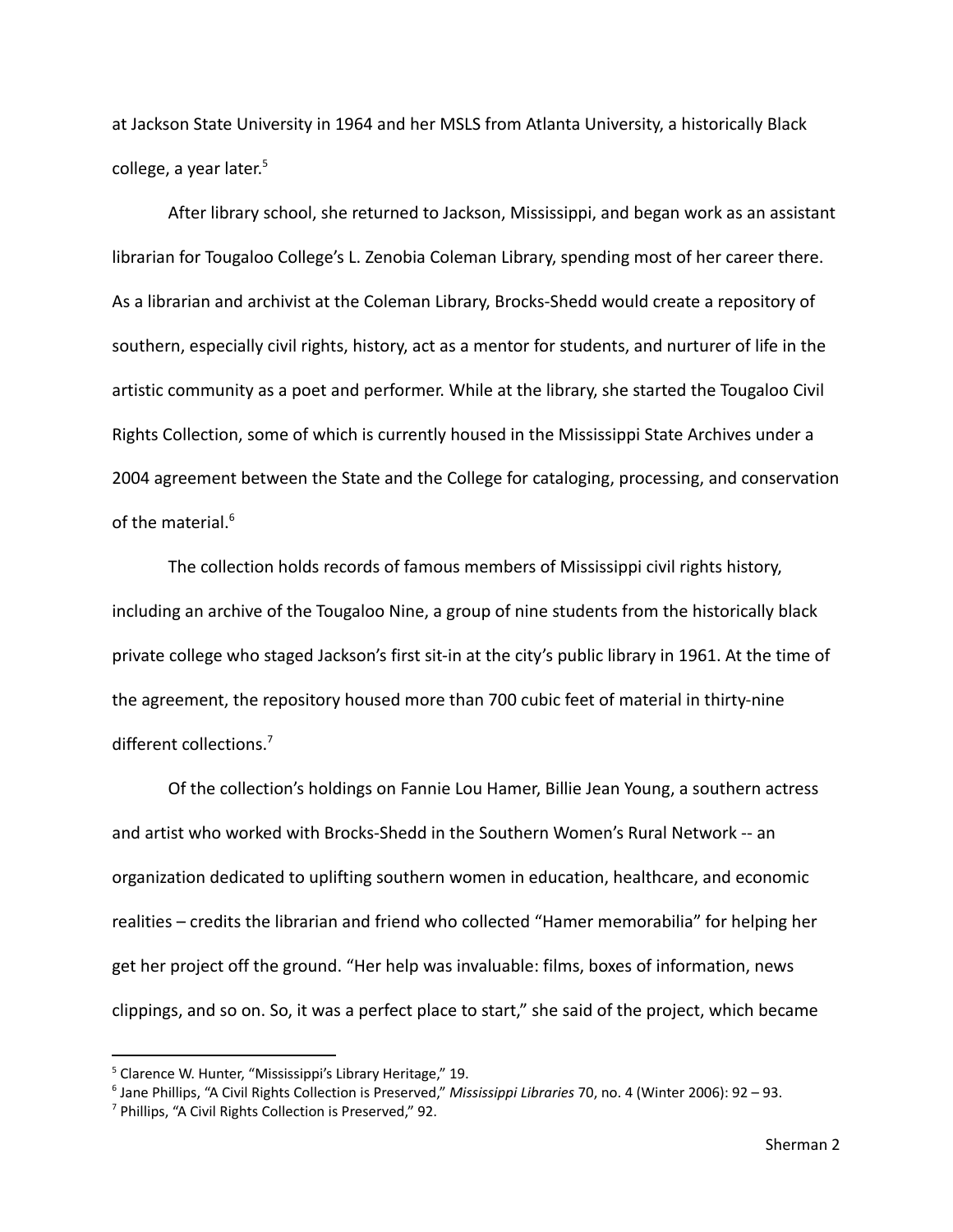the one-woman show, "*Fannie Lou Hamer: This Little Light of Mine,*" which Young first performed at Tougaloo College.<sup>8</sup>

In her professional career, Brocks-Shedd was also active in the Mississippi Library Association (MLA) when the state was emerging from a long history of segregation. At the MLA, she was a trailblazer "from the day that the walls of segregation and exclusion were torn down," wrote Clarence W. Hunter, librarian at Tougaloo, in a history of the MLA's slow integration of Black librarians for the organization's fall 1992 newsletter.<sup>9</sup>

According to Hunter, before 1967, Black librarians in the MLA were not given the right to full membership in the state's local chapter of the American Library Association. When ALA mandated they integrate, the group severed ties with the parent organization in 1963 and quietly rejoined ALA again in 1966.<sup>10</sup>

After this period, the organization's newsletters show a change as news of libraries at historically Black colleges are mentioned in the journal. Jackson State College and Tougaloo Library news began appearing under its academic news section. The articles featured stories of Black Studies programs hosted by librarians, exhibits at their libraries, recent acquisitions, and complete articles on notable Black librarians, like Ruby Stutts Lyells, the first professionally trained Black librarian in Mississippi, and Ernestine Lipscomb, head of the library at Jackson State University.<sup>11</sup>

<sup>8</sup> Billie Jean Young, "This Little Light of Mine: Dramatizing the Life of Fannie Lou Hamer," in *Wild Women in the Whirlwind: Afra-American Culture and the Contemporary Literary Renaissance*, eds. Joanne M. Braxton and Andrée Nicola McLaughlin (New Brunswick, New Jersey: Rutgers University Press, 1990), 131 – 144.

<sup>9</sup> Clarence Hunter, "The Integration of the Mississippi Library Association," *Mississippi Libraries* 56, no. 3 (Fall 1992):  $68 - 71.$ 

 $10$  Hunter, "The Integration of the Mississippi Library Association," 70.

<sup>11</sup> "It's What's Happening and to Whom: Buildings and Honorary Degrees*," Mississippi Library News* 32, no. 4 (December 1968): 210; Ernestine Lipscomb, "Black Studies Workshop Presents Authors," *Mississippi Library News* 35, no. 3 (September 1971): 165-166; "Ernestine Lipscomb Retires," *Mississippi Library News* 40, no. 4 (December 1976): 226.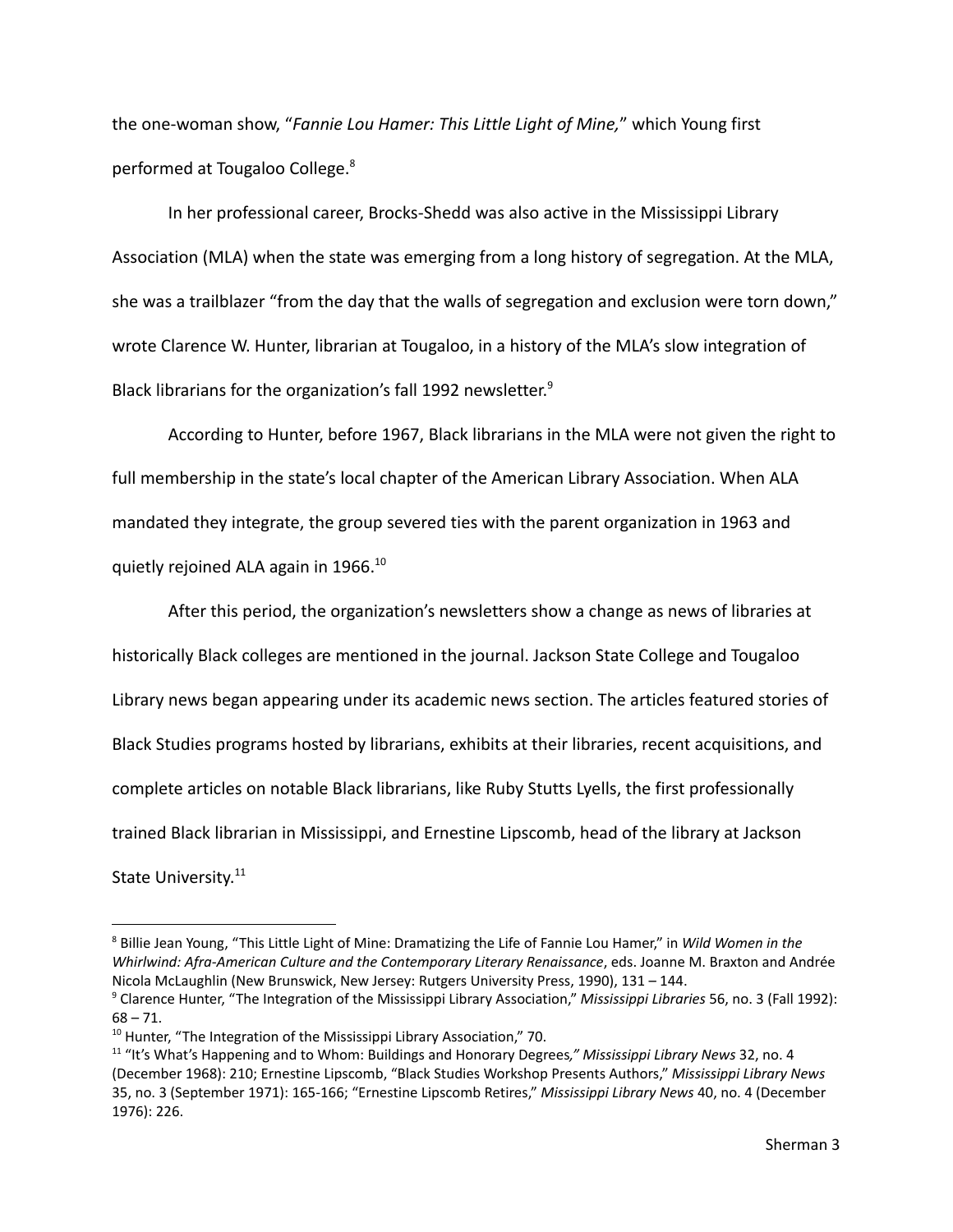Brocks-Shedd attended the first integrated meeting of the association<sup>12</sup> and maintained an active role in MLA committees in the 1970s, appearing on the association roster of groups from education to long-range planning.<sup>13</sup> In addition, she was also a founding member of both the Mississippi Archivists and the African American Librarians Caucus of Mississippi and a charter member of the Black Caucus of the American Library Association.<sup>14</sup>

In 1978, she participated in the Association of College and Research Libraries' Mellon Internship program, spending six months at Mt. Holyoke College in Massachusetts to learn library management skills.<sup>15</sup> After this internship, she moved into a new position as director of Special Collections<sup>16</sup> and would later head the library from 1985 to 1991.

"Throughout her life as a librarian, she was concerned about the need to preserve materials that are primary documents for cultural and social history," wrote Jerry W Ward, Jr., English professor at Tougaloo, colleague, and mentor, in the *Jackson Advocate* upon her passing. In addition, she was concerned "about the need to build very strong collections of African American materials, and especially about the need to use the library in the education of young people and as an invaluable resource for adults."<sup>17</sup>

Her work in the local artistic community is prolific. In fact, according to the collection notes of the fourteen boxes of Brocks-Shedd's papers held at the Civil Rights collection at the

<sup>&</sup>lt;sup>12</sup> Virgia Brocks-Shedd, "Mississippi Authors Award: 1989 Non-Fiction Winner: Dr. Margaret Walker Alexander," *Mississippi Libraries* 53, no. 4 (Winter 1989): 103.

<sup>13</sup> Her name appeared regularly in *Mississippi Library News* and *Mississippi Libraries* listings of committee members from in the 1970s and 1980s.

<sup>14</sup> Clarence W. Hunter, "Mississippi's Library Heritage: Virgia Brocks-Shedd," *Mississippi Libraries* 57, no. 1 (Spring 1993): 19.

<sup>16</sup> Hampton Williams, "V.B., Poet," *Mississippi Libraries* 44, no. 2 (Summer 1980): 75. <sup>15</sup> Casper L. Jordan & Beverly P. Lynch, "ACRL's Historically Black College & Universities Libraries Projects, 1972 – 1994," in *Untold Stories: Civil Rights, Libraries, and Black Librarianship,* ed. John Mark Tucker, (Champaign, IL: Publications Office, Graduate School of Library and Information Science, 1998), 156 – 166. Internet Archive.

<sup>17</sup> Jerry W. Ward, Jr., "Love's Poet," *Jackson Advocate*, December 10 – 16, 1992.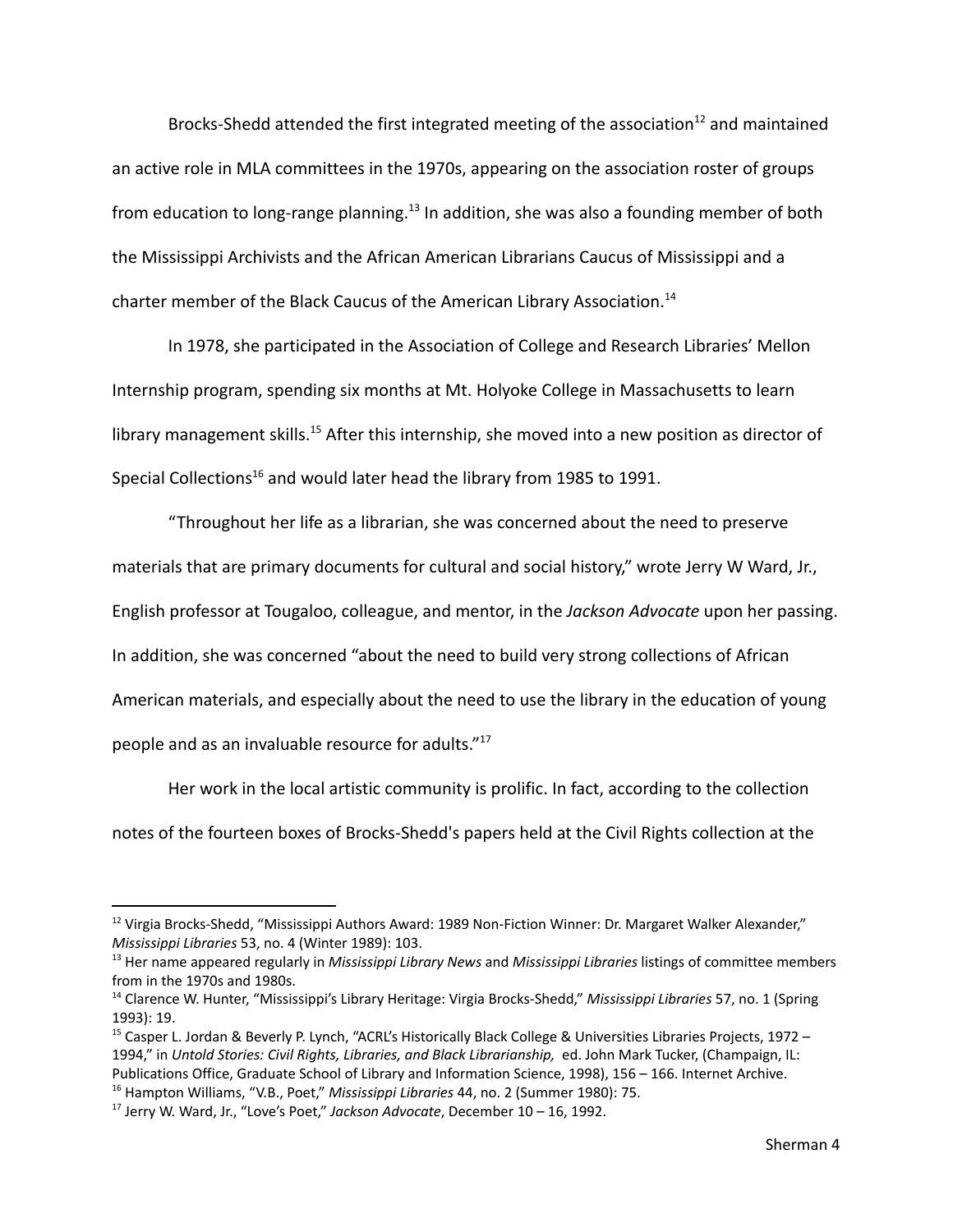Mississippi State Archives in Jackson, half consist of her professional work at the college library, and the other half of her work as an artist.<sup>18</sup> Both roles would intersect throughout her career from the beginning. For example, she worked at Tougaloo's Coleman Library when fellow librarian and writer Audre Lorde taught there in 1966 and later studied poetry under Alice Walker, a poet in residence there in 1970.<sup>19</sup>

In the book *Black Life in Mississippi: Essays on Political, Social and Cultural Studies in a Deep South State*, Julius E. Thompson lists Brocks-Shedd, along with her mentor Alexander, in a lineage of black poets from Mississippi. In a short biographical note included as an appendix to the book, Brocks-Shedd mentioned her interest in poetry began in the mid-50s and that she was influenced by her teacher Margaret Walker. She told Thompson in a letter; her poetry considers "man's ethical relationships with each other on earth," and love, both spiritual and mental. Mentioning she felt Black poetry was "one of the best avenues for airing personal disgust or grievances." 20

Her professional and artistic roles crossed in the summer of 1980 when she made a debut in the MLA newsletter *Mississippi Libraries*. The article described her dual career as a professional archivist librarian and poet, "an artist par excellence who uses her poetry as a testimony of love and loving," wrote Hampton Williams, in the article titled, "V.B., Poet." Williams continues: "Her verse moves at liberty from the free-flowing style to the more strict

<sup>&</sup>lt;sup>18</sup> "Brocks-Shedd, Virgia, papers, 1965 – 1993," Mississippi Department of Archives and History, accessed September 6, 2021,

http://zed.mdah.state.ms.us/cgi-bin/koha/opac-detail.pl?biblionumber=103139&query\_desc=su%2Cwrdl%3A%20v irgia%20brocks%20shedd

<sup>19</sup> "Contributors*," Mississippi Writers: Reflections of Childhood and Youth,* vol. 3, *Poetry*, ed. Dorothy Abbott, (Jackson, Mississippi: University Press of Mississippi, 1988), 386.

<sup>20</sup> Virgia Brocks-Shedd, "Brocks-Shedd, Virgia" in Julius E. Thompson, *Black Life in Mississippi: Essays on Political, Social and Cultural Studies in a Deep South State,* (Lanham, Maryland: University Press of America, Inc., 2001), 226-227.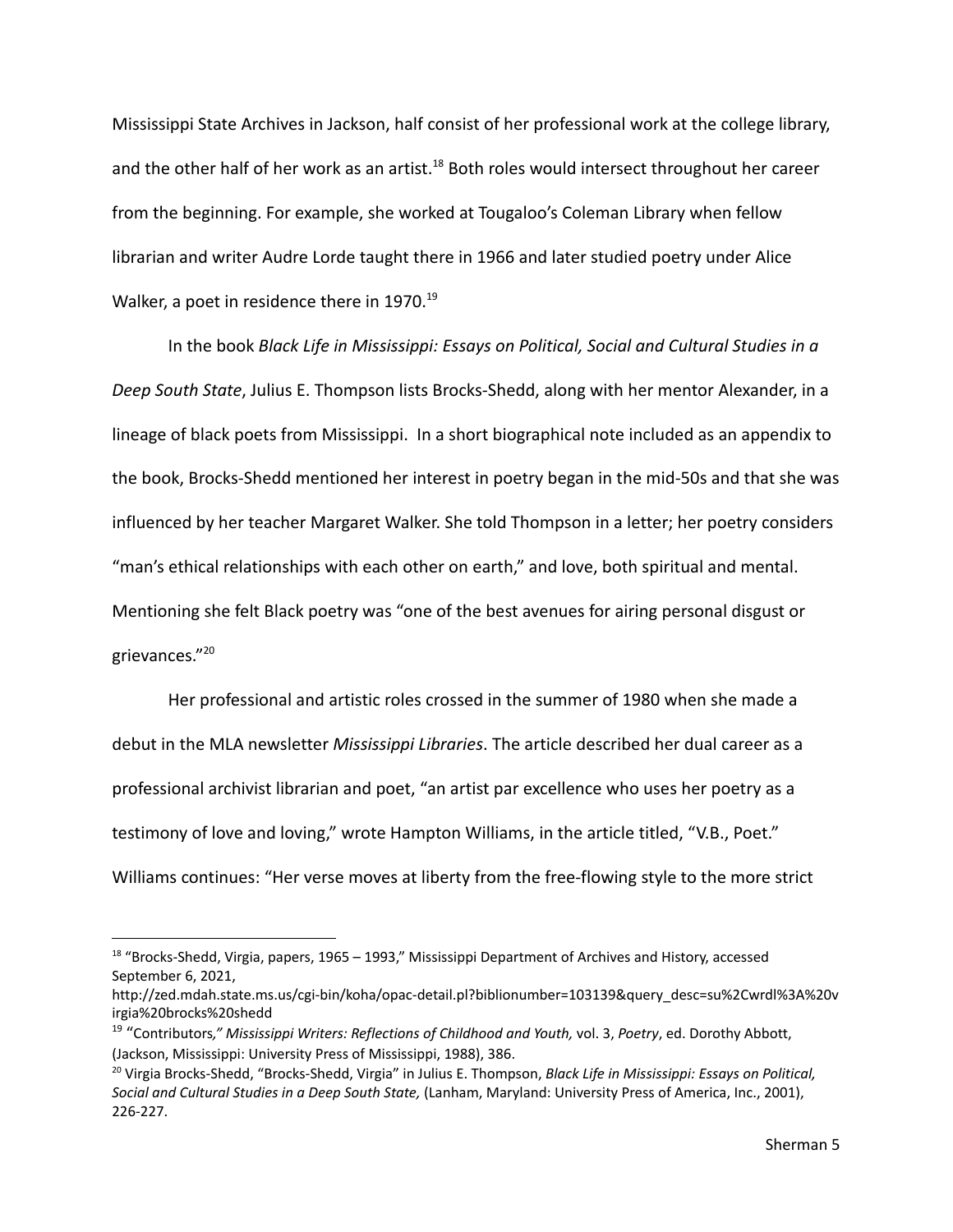rhythm and rhyme – a mark of true artistic growth which is becoming more recognized as she continues to write prolifically,"<sup>21</sup>

During the 1980s, Brocks-Shedd published poetry in magazines, the chapbooks *Mississippi Woods* and *Earth Works*, and the *Jackson Advocate* newspaper. Her poems have a solid Black identity and a strong sense of place, according to the article "Black Southerners, Shared Experience and Place."<sup>22</sup> For example, in her much-anthologized poem.<sup>23</sup> "Southern Roads/City Pavements," she uses the repetition of the title of southern roads to express a speaker's life rooted in the south, its environment, and customs:

*Southern Roads,*

You've paved a permanence in my life,

for I am bounded by gentle southern spirits

That travel you, too, and still,

(Virgia Brocks-Shedd, "Southern Roads/City Pavement") <sup>24</sup>

A thorough review of the fourteen boxes of Brocks-Shedd's papers, thirteen of which are

available to view at Mississippi State Archives, would illuminate more on her motivations to

write and includes some unpublished work.<sup>25</sup> It would also inspire more on her work as a

<sup>23</sup> The poem has appeared in the anthologies *Mississippi Writers: Reflections of Childhood and Youth, Vol. III: Poetry*, ed. Dorothy Abbott, (Jackson, Mississippi: University Press of Mississippi, 1988) 42 - 46 and in *Trouble the Water: 250 Years of African American Poetry*, ed. Jerry W. Ward, Jr. (New York: Mentor, 1997), 484 – 489.

<sup>21</sup>Hampton Williams, "V.B., Poet," *Mississippi Libraries* 44, no. 2 (Summer 1980): 75.

<sup>22</sup> Jimmie Lewis Franklin, "Black Southerners, Shared Experience, and Place: A Reflection," *The Journal of Southern History* 60, no. 1, (Feb 1994): 3- 18.

<sup>24</sup> Virgia Brocks-Shedd, *"*Southern Roads/City Pavement,*"* in *Mississippi Writers: Reflections of Childhood and Youth, Vol. III: Poetry*, ed. Dorothy Abbott, (Jackson, Mississippi: University Press of Mississippi) 46.

<sup>&</sup>lt;sup>25</sup> "Brocks-Shedd, Virgia, papers [manuscript], 1965 – 1993," Mississippi Department of Archives and History, accessed September 6, 2021,

http://zed.mdah.state.ms.us/cgi-bin/koha/opac-detail.pl?biblionumber=103139&query\_desc=su%2Cwrdl%3A%20v irgia%20brocks%20shedd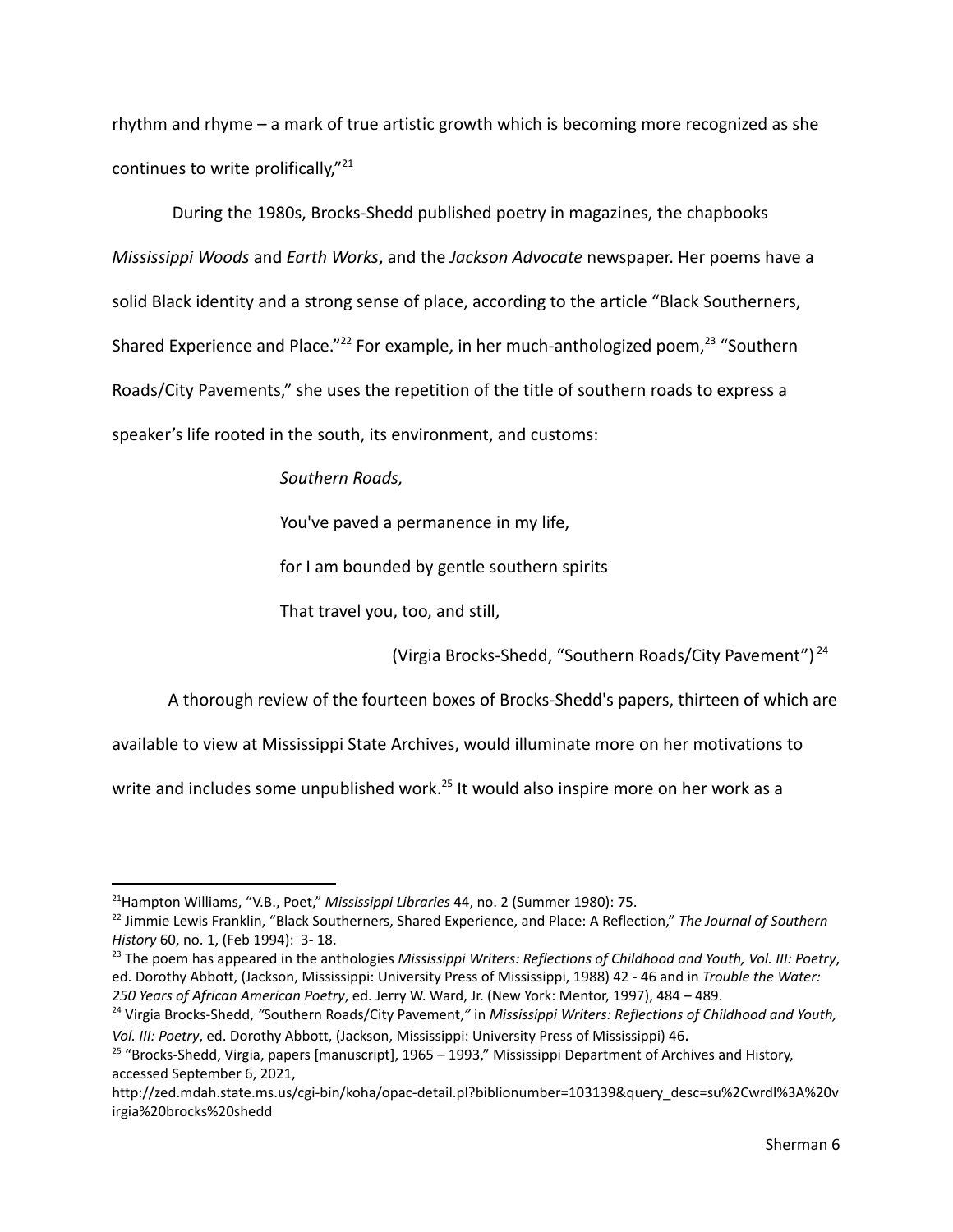member of various theater groups and the performance group in honor of Alexander, Daughters of Margaret.<sup>26</sup>

In 1989, Brocks-Shedd became the first Black person to serve on the Mississippi Library Commission, appointed by the governor for a five-year term.<sup>27</sup> Unfortunately, her work in this historic role would be cut short by cancer, but not before she spoke openly to her colleagues at the Mississippi Library Association.

That same year, at the MLA's annual conference, she accepted Dr. Margaret Walker Alexander's award for her non-fiction work. She told the audience it was about time her home state recognized her mentor. While at the same time applauding "the intellectual growth that exists in the minds of THE NOW MISSIPPIANS [sic] – that no writer, black or white, will go unnoticed or underappreciated at home in this day and age."<sup>28</sup>

Brocks-Shedd worked to preserve history and sing to her history through performance until her last moments. For Tougaloo College in 1989, she won a grant through the National Endowment for the Arts to preserve the library's Civil Rights Collection and begin describing it for researchers.<sup>29</sup> Then, during Black History Month at the Coleman Library in 1992, she performed "Southern Roads/City Pavement" as part of a unique program on the work of Richard Wright. She recited the poem which showed the "struggle that black women born impoverished yet enriched in the rural south, must make to overcome the triple stigma of being

<sup>26</sup> Mississippi Library Association, "Resolution in Honor of Virgia Brocks-Shedd," *Mississippi Libraries* 57, no. 1 (Spring 1991): 20.

<sup>27</sup> Clarence W. Hunter, "Mississippi's Library Heritage: Virgia Brocks-Shedd," *Mississippi Libraries* 57, no. 1 (Spring 1991): 19.

<sup>&</sup>lt;sup>28</sup> Virgia Brocks-Shedd, "Mississippi Authors Award: 1989 Non-Fiction Winner: Dr. Margaret Walker Alexander," *Mississippi Libraries* 53, no. 4 (Winter 1989): 103

<sup>&</sup>lt;sup>29</sup> 24<sup>th</sup> Annual Report, 1989, Division of Research Programs, (Washington, D.C.: National Endowment for the Humanities, 1990) 110.